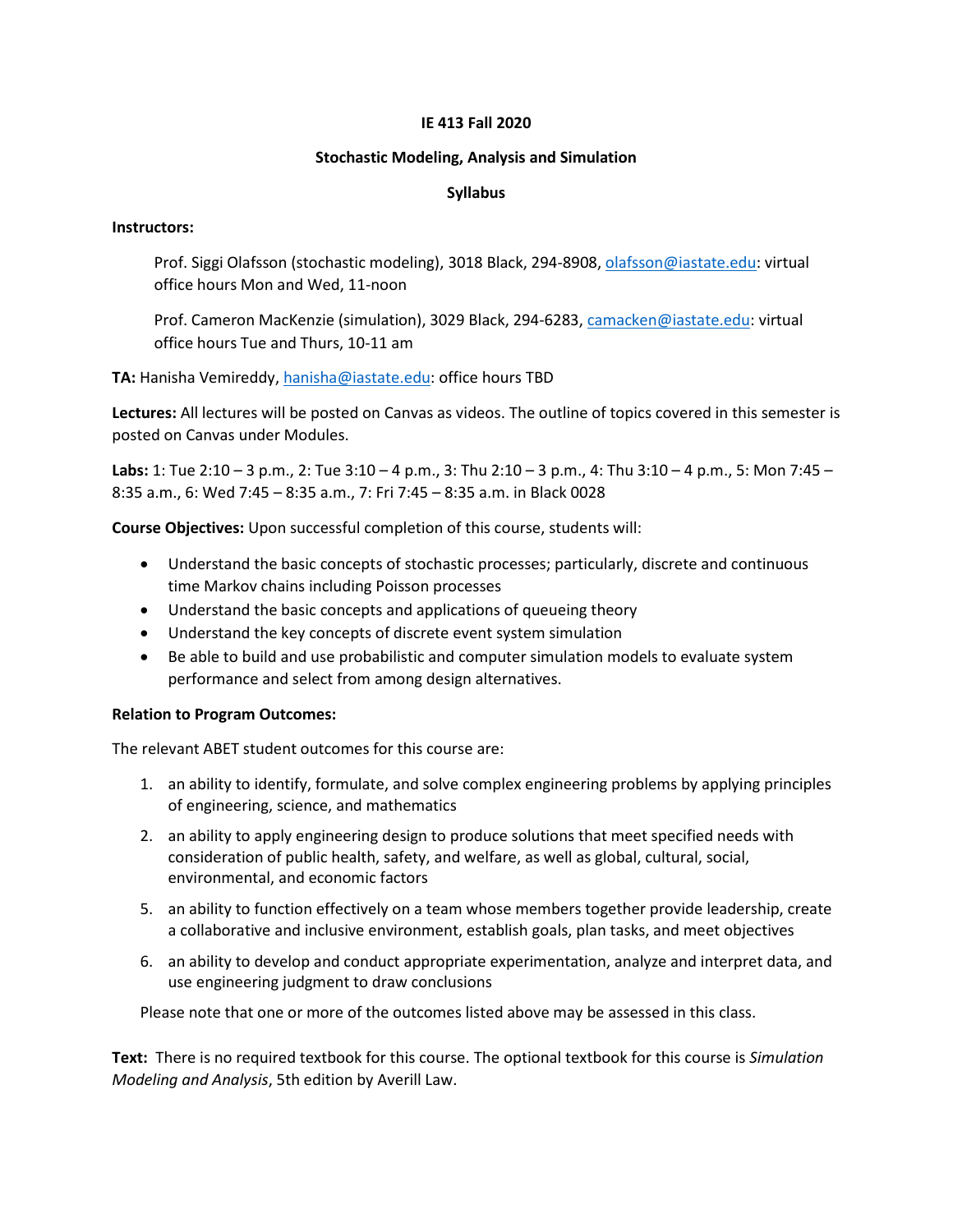# **Software:**

- Simio [\(www.simio.com\)](http://www.simio.com/): Available in IMSE computer labs and for personal laptops
- R: Download from the R-Project [\(https://www.r-project.org\)](https://www.r-project.org/). Make sure you also download R Studio [\(https://rstudio.com/products/rstudio/\)](https://rstudio.com/products/rstudio/). Also available in all of the IMSE computer labs.
- Excel

# **Assessments:**

3 exams. Exam 1 will be **Friday, September 25**. Exam 2 will be **Friday, October 23**. You will need to take exams 1 and 2 on the specified date between 9 a.m. and 5 p.m. You will access and submit each exam via Canvas, and you will have 1 hour to complete the exam. Exam 3 will be during the finals week (November 21-25) with the exact date and format to be determined.

6 homework assignments (2 assignments per exam period).

Lab assignments (approximately 9 lab assignments). Details about lab assignments will be provided on Canvas

A simulation project will be due Friday, November 20. You will be able to work on the project in groups of 2-4 students based on the lab seating assignments.

# **Grade Composition:**

| Exams        | 45% |
|--------------|-----|
| Homework 25% |     |
| Labs         | 20% |
| Project      | 10% |

# **Expectations and Policies:**

- All lectures will be posted on Canvas on a weekly basis. Each student is responsible for downloading course material, watching the lectures, and taking notes based on the lecture. Unless stated otherwise, you are not required to have watched the lecture before coming to lab.
- If you have a question about a lecture, homework assignment, or lab assignment, post your question on the Canvas Discussion Board. A question will usually be addressed within 1 business day of its posting.
- If you have a private question, email the instructor(s) or the TA.
- Check your email and Canvas at least every other day for course related information. Especially given the uniqueness of this semester and the lack of class-wide lectures, we may need to adjust the structure of the course and assignments. We will communicate any changes by posting Announcements on the Canvas page.
- Attendance in lab is mandatory. You must sit in your assigned seat for each lab period. Unfortunately, because of Covid-19 and space restrictions, you cannot attend a lab session other than the one for which you are registered.
- Some labs will require you to watch some teaching videos before coming to lab. These will be clearly identified on Canvas.
- In order to help prevent the spread of Covid-19 and other illnesses, please follow all university guidelines.